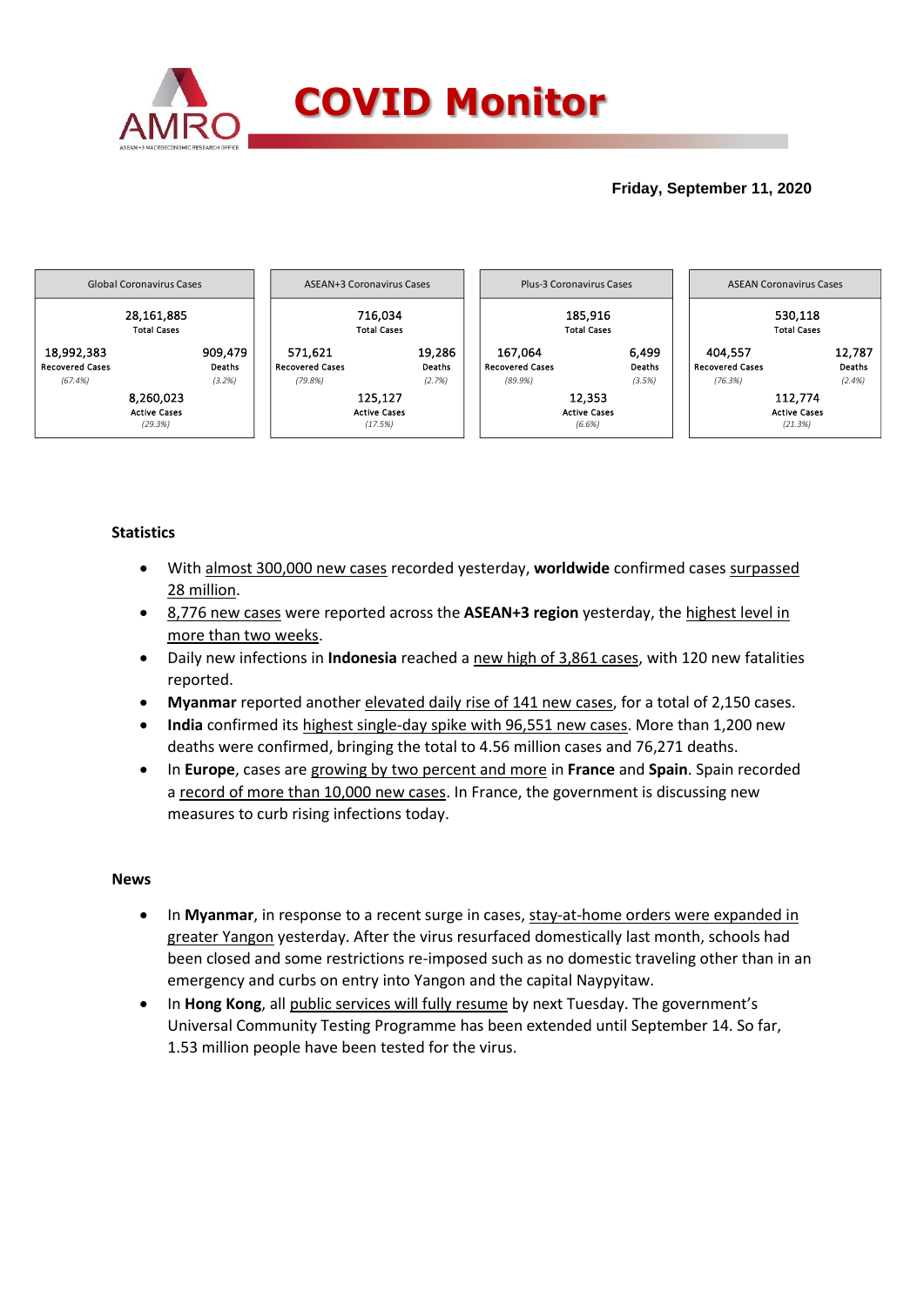

## Overview of Confirmed COVID-19 Cases

| Economy               | <b>Total</b> | Cases per 1M            | <b>New</b>     | <b>New Cases per</b> | <b>New Cases</b>    | <b>ANew</b> | ∆% New | <b>Total</b>   | <b>New</b>     | <b>Fatality</b> | <b>Total</b> | Recovery      | <b>Active</b> |
|-----------------------|--------------|-------------------------|----------------|----------------------|---------------------|-------------|--------|----------------|----------------|-----------------|--------------|---------------|---------------|
|                       | Cases        | Population              | Cases          | 1M Pop.              | $(7$ -day avg $)^1$ | Cases       | Cases  | <b>Deaths</b>  | <b>Deaths</b>  | <b>Rate (%)</b> | Recovered    | Rate $(\%)^2$ | Cases         |
| Global                | 28,161,885   |                         | 298,152        |                      |                     | 5,161       | $1.1$  | 909,479        | 5,793          | 3.2             | 18,992,383   | 67.4          | 8,260,023     |
| ASEAN+3               | 716,034      |                         | 8,776          |                      |                     | 1,292       | 1.2    | 19,286         | 208            | 2.7             | 571,621      | 79.8          | 125,127       |
| Plus-3                | 185,916      |                         | 855            |                      |                     | 147         | 0.5    | 6,499          | 8              | 3.5             | 167,064      | 89.9          | 12,353        |
| <b>ASEAN</b>          | 530,118      |                         | 7,921          |                      |                     | 1,145       | 1.5    | 12,787         | 200            | 2.4             | 404,557      | 76.3          | 112,774       |
| China                 | 85,168       | 61                      | 15             | 0.0                  |                     | 8           | 0.0    | 4,634          | $\mathbf 0$    | 5.4             | 80,377       | 94.4          | 157           |
| Hong Kong, China      | 4,913        | 643                     | 12             | 1.6                  |                     | 6           | 0.2    | 99             | $\mathbf 0$    | 2.0             | 4,582        | 93.3          | 232           |
| Japan                 | 73,916       | 588                     | 652            | 5.2                  |                     | 112         | 0.9    | 1,416          | $\overline{4}$ | 1.9             | 64,489       | 87.2          | 8,011         |
| Korea                 | 21,919       | 421                     | 176            | 3.4                  |                     | 21          | 0.8    | 350            | $\overline{4}$ | 1.6             | 17,616       | 80.4          | 3,953         |
|                       |              |                         |                |                      |                     |             |        |                |                |                 |              |               |               |
| Indonesia             | 207,203      | 768                     | 3,861          | 14.3                 |                     | 554         | 1.9    | 8,456          | 120            | 4.1             | 147,510      | 71.2          | 51,237        |
| Malaysia              | 9,628        | 290                     | 45             | 1.4                  |                     | 21          | 0.5    | 128            | $\mathbf 0$    | 1.3             | 9,167        | 95.2          | 333           |
| Philippines           | 248,947      | 2,262                   | 3,804          | 34.6                 |                     | 648         | 1.6    | 4,066          | 80             | 1.6             | 186,058      | 74.7          | 58,823        |
| Singapore             | 57,229       | 10,037                  | 63             | 11.0                 |                     | $-12$       | 0.1    | 27             | $\mathbf 0$    | 0.0             | 56,558       | 98.8          | 644           |
| Thailand              | 3,461        | 51                      | $\overline{7}$ | 0.1                  |                     | $\mathbf 0$ | 0.2    | 58             | $\mathbf 0$    | 1.7             | 3,312        | 95.7          | 91            |
|                       |              |                         |                |                      |                     |             |        |                |                |                 |              |               |               |
| Brunei Darussalam     | 145          | 322                     | $\mathbf 0$    | 0.0                  |                     | $\mathbf 0$ | 0.0    | $\overline{3}$ | $\mathbf 0$    | 2.1             | 139          | 95.9          | 3             |
| Cambodia              | 274          | 16                      | 0              | 0.0                  | w.                  | 0           | 0.0    | $\mathbf 0$    | $\mathbf 0$    | 0.0             | 274          | 100.0         | 0             |
| Lao PDR               | 22           | $\overline{\mathbf{3}}$ | $\mathbf 0$    | 0.0                  |                     | 0           | 0.0    | 0              | $\mathbf 0$    | 0.0             | 21           | 95.5          | $\mathbf{1}$  |
| Myanmar               | 2150         | 40                      | 141            | 2.6                  |                     | $-61$       | 7.0    | 14             | $\mathbf 0$    | 0.7             | 625          | 29.1          | 1,511         |
| Vietnam               | 1,059        | 11                      | 0              | 0.0                  |                     | -5          | 0.0    | 35             | $\mathsf 0$    | 3.3             | 893          | 84.3          | 131           |
|                       |              |                         |                |                      |                     |             |        |                |                |                 |              |               |               |
| Belgium               | 90,568       | 7,864                   | 877            | 76.1                 |                     | 327         | 1.0    | 9,996          | $\mathsf 0$    | 11.0            | 18,659       | 20.6          | 61,913        |
| France                | 372,501      | 5,731                   | 8,750          | 134.6                |                     | 243         | 2.4    | 30,732         | 13             | 8.3             | 74,991       | 20.1          | 266,854       |
| Germany               | 258,149      | 3,111                   | 1,716          | 20.7                 |                     | 240         | 0.7    | 9,345          | 3              | 3.6             | 230,283      | 89.2          | 18,521        |
| Italy                 | 283,180      | 4,701                   | 1,597          | 26.5                 |                     | 167         | 0.6    | 35,587         | 10             | 12.6            | 211,885      | 74.8          | 35,708        |
| Netherlands           | 82,016       | 4,746                   | 931            | 53.9                 |                     | $-362$      | 1.1    | 6,285          | $\overline{4}$ | 7.7             |              | $\sim$        |               |
| Spain                 | 554,143      | 11,824                  | 10,764         | 229.7                |                     | 1,898       | 2.0    | 29,699         | 71             | 5.4             | 150,376      | 27.1          | 53,521        |
| Switzerland           | 45,711       | 5,286                   | 405            | 46.8                 |                     | $-64$       | 0.9    | 2,020          | 1              | 4.4             | 38,100       | 83.3          | 5,591         |
| <b>United Kingdom</b> | 360,544      | 5,361                   | 2,931          | 43.6                 |                     | 250         | 0.8    | 46,791         | 14             | 13.0            |              |               |               |
| Brazil                | 4,238,446    | 20,052                  | 40,557         | 191.9                |                     | 4,741       | 1.0    | 129,522        | 983            | 3.1             | 3,657,701    | 86.3          | 451,223       |
| Canada                | 136,956      | 3,622                   | 821            | 21.7                 |                     | 443         | 0.6    | 9,213          | 9              | 6.7             | 120,848      | 88.2          | 6,895         |
| Chile                 | 428,669      | 22,030                  | 1,642          | 84.4                 |                     | 156         | 0.4    | 11,781         | 79             | 2.7             | 401,356      | 93.6          | 15,532        |
| Mexico                | 652,364      | 5,133                   | 5,043          | 39.7                 |                     | 582         | 0.8    | 69,649         | 600            | 10.7            | 541,804      | 83.1          | 40,911        |
| Peru                  | 702,776      | 21,410                  | 6,586          | 200.6                |                     | 1,971       | 0.9    | 30,236         | 113            | 4.3             | 536,959      | 76.4          | 135,581       |
| <b>United States</b>  | 6,357,166    | 19,203                  | 34,422         | 104.0                |                     | 220         | 0.5    | 191,213        | 894            | 3.0             | 2,403,511    | 37.8          | 3,762,442     |
|                       |              |                         |                |                      |                     |             |        |                |                |                 |              |               |               |
| Australia             | 26,564       | 1,023                   | 40             | 1.5                  |                     | $-19$       | 0.2    | 797            | 9              | 3.0             | 23,037       | 86.7          | 2,730         |
| India                 | 4,562,414    | 3,331                   | 96,551         | 70.5                 |                     | 816         | 2.2    | 76,271         | 1,209          | 1.7             | 3,542,663    | 77.6          | 943,480       |
| Iran                  | 395,488      | 4,700                   | 2,063          | 24.5                 |                     | $-250$      | 0.5    | 22,798         | 129            | 5.8             | 340,842      | 86.2          | 31,848        |
| Russia                | 1,042,836    | 7,113                   | 5,310          | 36.2                 |                     | 138         | 0.5    | 18,207         | 127            | 1.7             | 859,961      | 82.5          | 164,668       |
| Saudi Arabia          | 323,720      | 9,312                   | 708            | 20.4                 |                     | $-67$       | 0.2    | 4,189          | 24             | 1.3             | 299,998      | 92.7          | 19,533        |
| South Africa          | 644,438      | 10.791                  | 2.007          | 33.6                 |                     | 17          | 0.3    | 15,265         | 97             | 2.4             | 573,003      | 88.9          | 56,170        |

Source: Haver Analytics, sourced from John Hopkins University; AMRO staff calculations.<br>Notes: New cases since previous day. A% refers to percentage change since previous day. Fatality rate measured as deaths per confirmed

1/ Since January 31, 2020. 2/ Recovery rate is a proxy for the stage of the cycle.